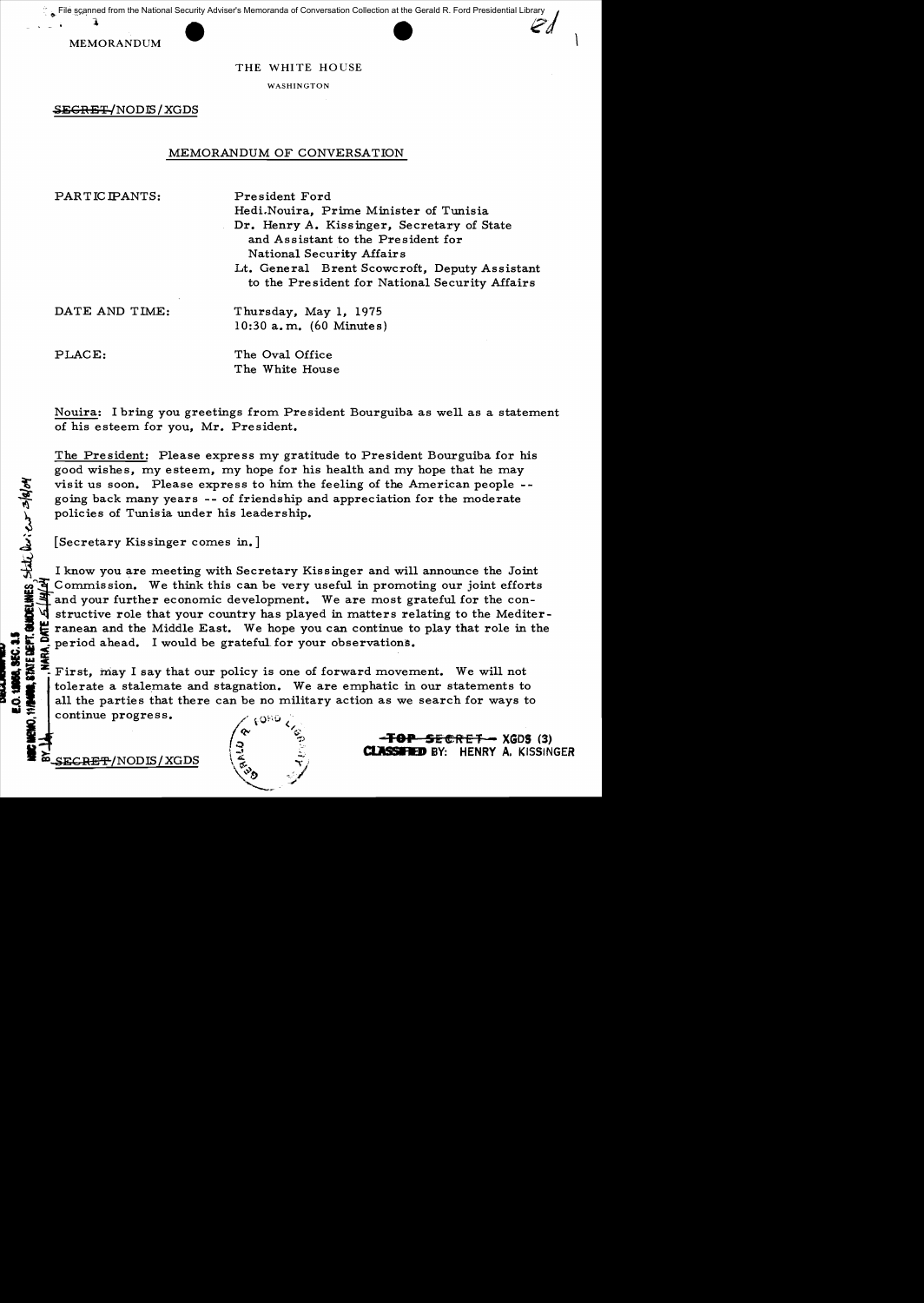## -SECRET-{NODIS/XGDS 2

.

Nouira: I would like first to say that Tunisia has never been a country that favors excesses. We have a long history, and many different civilizations have been in our country, so we have always been open to the outside. We operate not from emotion but from a realistic appraisal of the situation. We are always for dialogue **--** even during our struggle for independence, we advocated dialogue with our occupying power. That is even more important in the world today. Force is the most abhorrent way to conduct international relations. Since we are a small country, we feel that legitimacy is the most important way to conduct affairs. It is on that that we have our policies toward the Mediterranean, the world and the societies in the world.

As we look to the situation in the Mediterranean, we see it through Tunisia's eyes, so it may not include all the data --'since all events in the Mediterranean concern us directly. That refers not only to the Middle East proper but also with respect to possible differences with some of our neighbors.

With respect to the Middle East, our government stands fast regarding the legality which must prevail. All territory gains by force must cease. American policy is a positive policy, though it has not achieved great success.

The President: The policy initiated in 1973 we think was successful, and we thought another step would have been useful. But despite that, we feel that movement is essential and we hope the countries of the Middle East share our feeling that progress must continue to be made.

Nouira: It is quite so, Mr. President, and the policy of the United States is one which envisages a global solution involving all issues, and we think the problem can't be solved without including all of the parties -- including the Palestinians. So we do believe in a global solution and that is how we under stand the American policy. That also we think is President Sadat's policy and that of the others who may seem very reserved on this matter.

The President: We do believe a settlement must include the legitimate rights of the Palestinians and we think any agreement must take that full into consideration.

Nouira: Wouldn't it be better and more clear to involve the Palestinians immediately in the process of seeking a solution?

The President: I know this is the policy of a number of countries like yourselves, but until we see how those rights fit into the overall structure, I don't think we should commit ourselves at this time. FORU

# SE<del>GRET/</del>NODIS/XGDS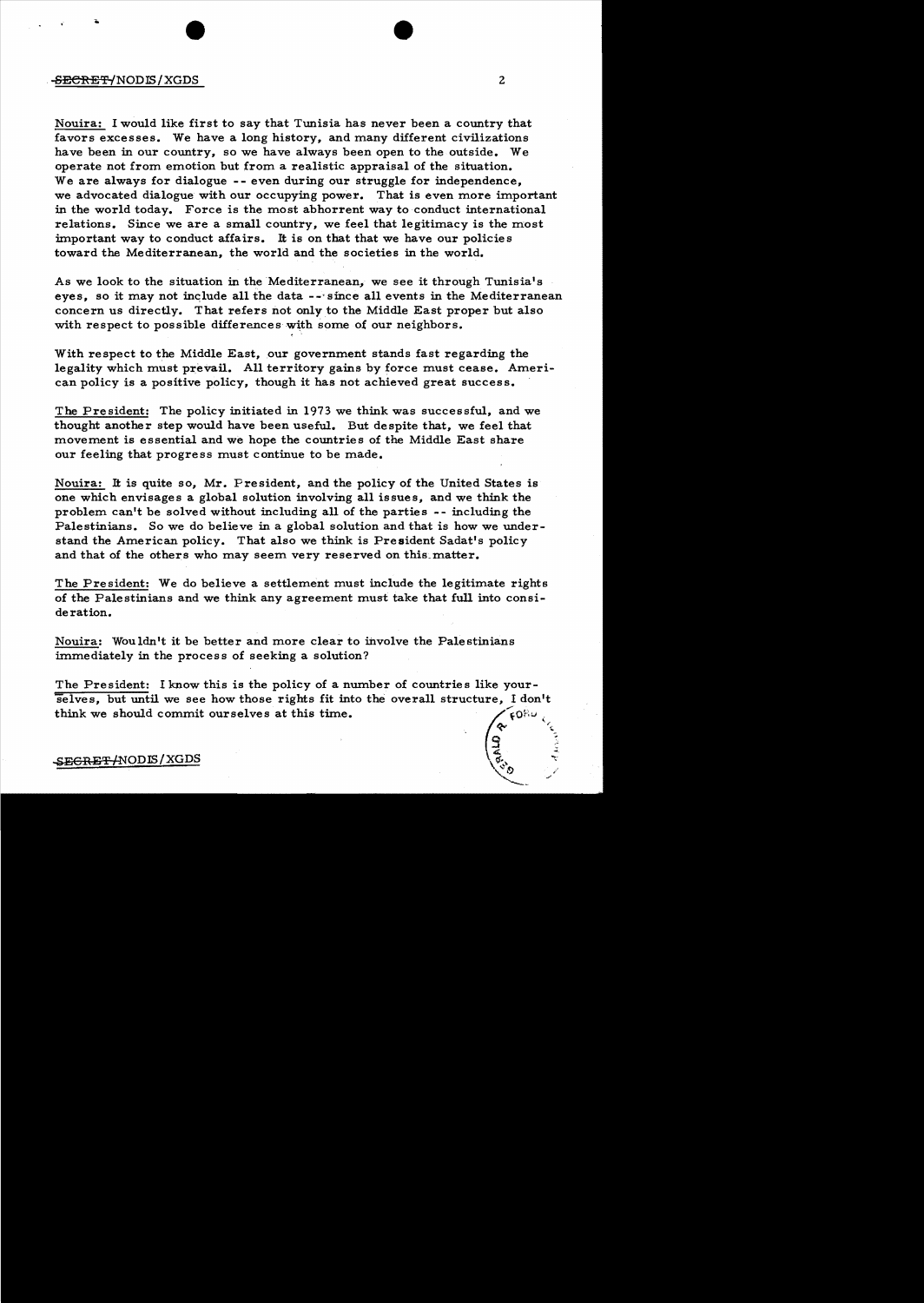#### $-$ <del>SEGRET</del>/NODIS/XGDS 3

Secretary Kissinger: As the Prime Minister has undoubtedly noticed, we have an extreme domestic problem when we deal with the Middle East. As you must have noticed, this is the first President at least since 1956 who has publicly taken a position of some dissociation from Israel. If we now get involved with the issue of the PLO at this stage, it would undermine our efforts, because the PLO is still considered here as a terrorist organization. 'If we deal first with the border and territorial problems, the Palestinian problem will then fall into line. The Israeli strategy is to produce a stalemate and push the issue into our election year. The more confused the situation is, the more it facilitates that. This is why the President has emphasized that we will tolerate no stalemate.

 $\bullet$ 

The President: It would be very disruptive to have anything going on during an election in the United States. '

Nouira: It seems to be a problem of procedure, not of substance.

The President: I wouldn't put it so simply. I think it is mandatory to keep. it moving both as to time and substance. Any delay invites military activity. and we are trying to keep things moving. There are issues of substance but you can't get to them until you get negotiations going.

Nouira: This negotiating process has been started by the disengagement process. The disengagement allowed a direct dialogue with Egypt and a less direct dialogue with Syria  $\ldots$ .

, ,

Kissinger: Every dialogue with Syria is direct.

Nouira: This could be considered as a continuing dialogue, and the Palestinians could be brought in somewhere along the line. They can't be ignored forever.

The President: We recognize their rights, but don't believe we can take that on at the outset, but it must evolve as other things are settled first.

Nouira: It seems to me that the Arabs have not voiced reservations about continuing the dialogue with respect to bringing in the Palestinian question.

The President: This is a matter of great significance to Israel and the refusal of the PLO to recognize Israel complicates things considerably. And it is my judgment that the issue can best be brought in in the context of a comprehen sive settlement with peace being the objective.

SE<del>GRET/</del>NODIS/XGDS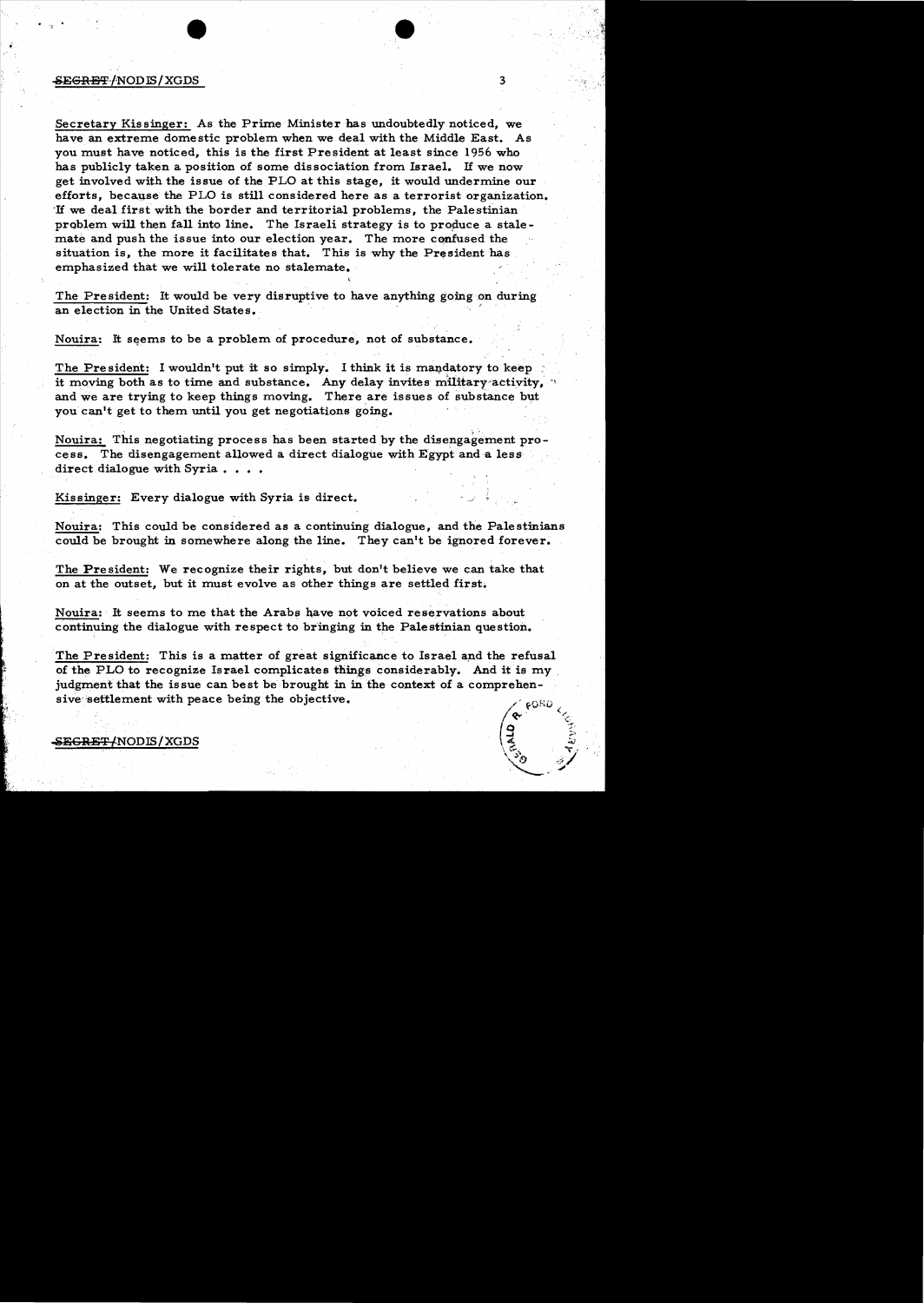#### $\overline{\text{SEGREF}}$ /NODIS/XGDS 4

Nouira:. I realize that the ultimate goal is peace, but the matter of recognition of Israel by the PLO is more formal than real. The PLO doesn't deny the exis: tence of Israel, but if Israel doesn't recognize the PLO, why should the PLO recognize Israel? Can't we somehow cut this Gordian knot?

The President: I can assure you we will carefully consider your thought. We hope we can complete our assessment soon and be ready to move forward, because we think movement is essential and we must have the parties avoid the resort to force.

Nouira: It is a wise and laudable policy, and I think the U. S. Government has the dimension and weight to solve the problem. I realize you can't solve it by waving a wand, but I know you will continue what you can.

The President: I know you are concerned about your security. I want you to know that despite the Congressional cuts, we will do whatever we can to assist with training and equipment. Congress has cut the grant aid badly, but we will try through sales to help you to the best of our ability.

Nouira: I appreciate your comments. Tunisia has never been fond of arms because we believe the first defense is at home. So we are trying to raise· the standard of living, so we are trying to provide jobs so that young men will have something worth defending. But others are arming more than necessary and we wonder why. We would rather use your aid to raise our living standards; but we would like to be able to defend ourselves while we are developing. Our army stays in the barracks, but others don't, and that concerns us.

We attach the greatest importance to development and we want to thank you for the American efforts to help us. Since our independence, we have gotten a third of all our assistance from the United States. We have made a great effort, and now we think we are in a pre -takeoff phase. Takeofiis estimated at about 1981. When an aircraft takes off, it needs extra power, and we hope the United States will give us help in reaching cruising speed in our development.

The President: As you know, I must work with the Congress in getting authority, but I will do what I can to assist you in your takeoff. You will be speaking to Congressmen and I think you should emphasize this point to them.

Nouira: I feel encouraged by your words, and they will give me courage when I meet with the Congressmen. Tunisia has been making great efforts. In our  $\approx$   $\frac{1}{2}$ .

 $\ell\ll 1$  $\sqrt{2}$  c: I :::r :tJ

 $\sqrt{2}$   $\sqrt{2}$  $\sim$   $\sim$ 

## <del>SEGRET/</del>NODIS/XGDS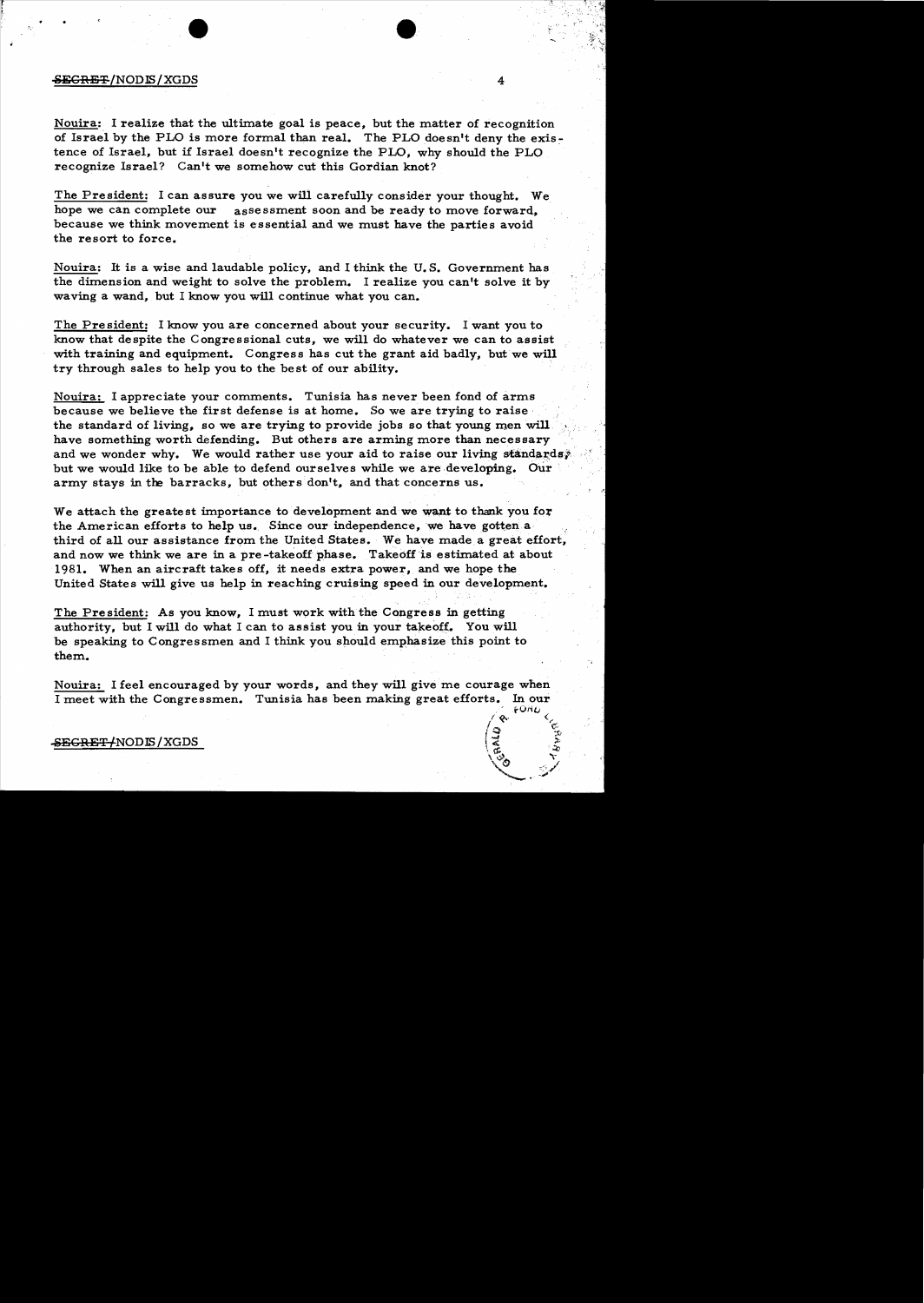# $-$ <del>SECRET/</del>NOD**IS**/XGDS 5

Fourth Plan, outside aid was 40 percent; then in the Fifth it went to 24 percent and now it is at 17 percent. We don't want to break our stride, and I will stress this to the Congress.

 $\bullet$  ,  $\bullet$  ,  $\bullet$  ,  $\bullet$ 

President: I hope you will stimulate private investment. It is the best in our country, and I think it will help keep your momentum.

Nouira: That is exactly what we are doing. The contributing of the private sector has doubled over ten years -- from 20 percent to 45 percent.

[The meeting ended]

## SEGRET/NODIS/XGDS

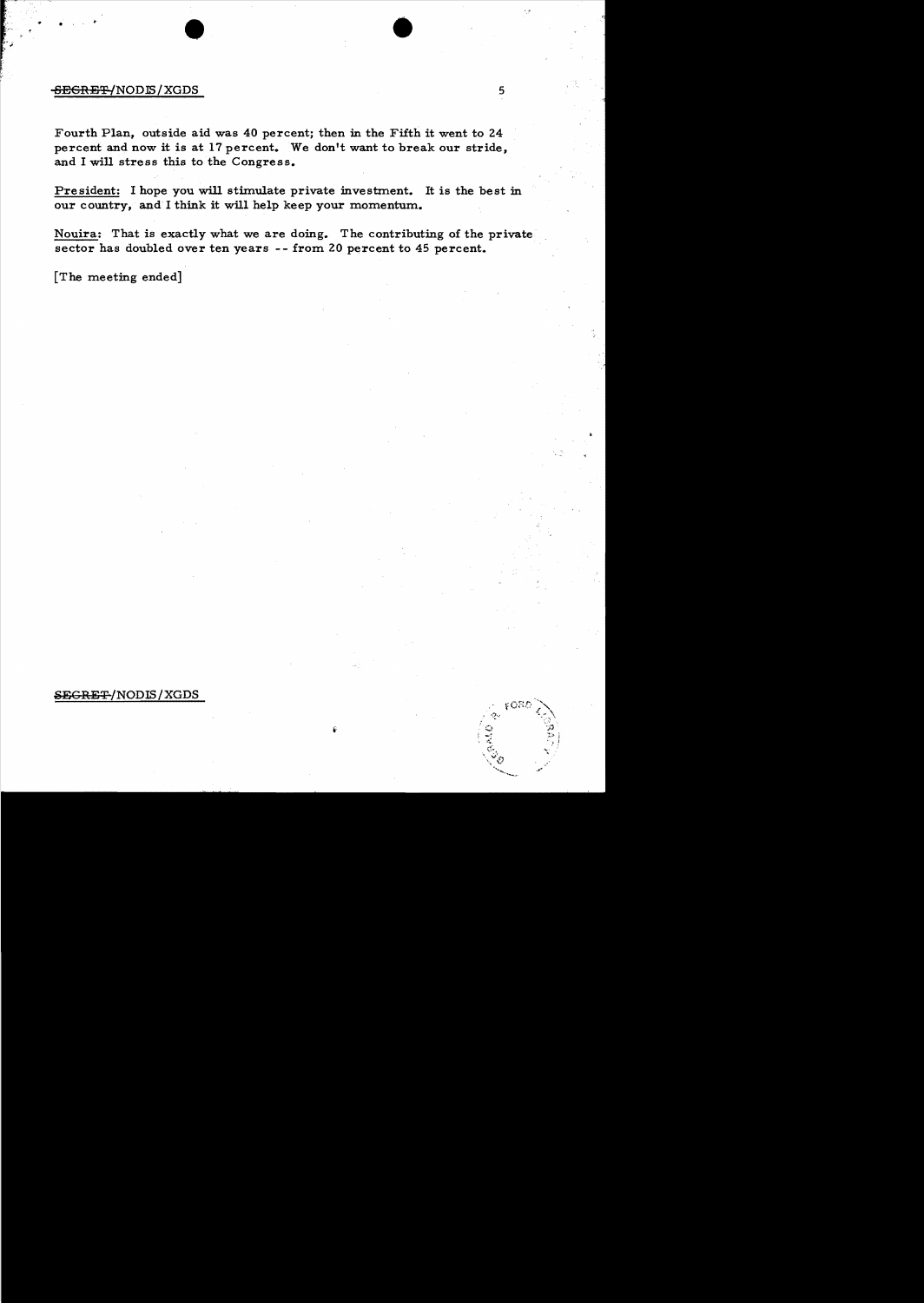$\sqrt{P/\hbar}$ onica/ $K$  $i$  knop  $75$ 4 I big jou quetti from B or will is statent of his 4m the love experses in quitients for his good orishs my estima, chope for his leath & that he my visit vo soon-Please expects to bin a fally of ann people - qui, to be my years - of perulation & appreciation for the materials policies. Re Fort miles på leadething Kcane in) I hum you are muiting w/12x will driven a Joint census USA think this can be very washed in promoting en growt effects & your further Ist July 1. We are not get feel for a Crestimative by who you contry him played in inatter relation à hier MF. We hyperpare com continue & play that where a part atten chevel. I will be quetyed for your driver two prot may do up some policy is one of forward conservant. no otdernate + stagardin - une an emploier in any statements to all parties for way to entime propers I could like 1 th 2 any Threaten how much hem a comity favoring years are have long motors a may dy comptor have been min are contry un have alarrys barre junto embido. One exprest not poin emition but a univolve opposer fc it we are always for chalogue more coming and story gle for walkels we showed **E.O. 12058, SEC. 3.5** 

NSC MEMO, 11/24/28, STATE DEPT. GUIDELINF<sup>C</sup>, State Dev. eur 3/3/04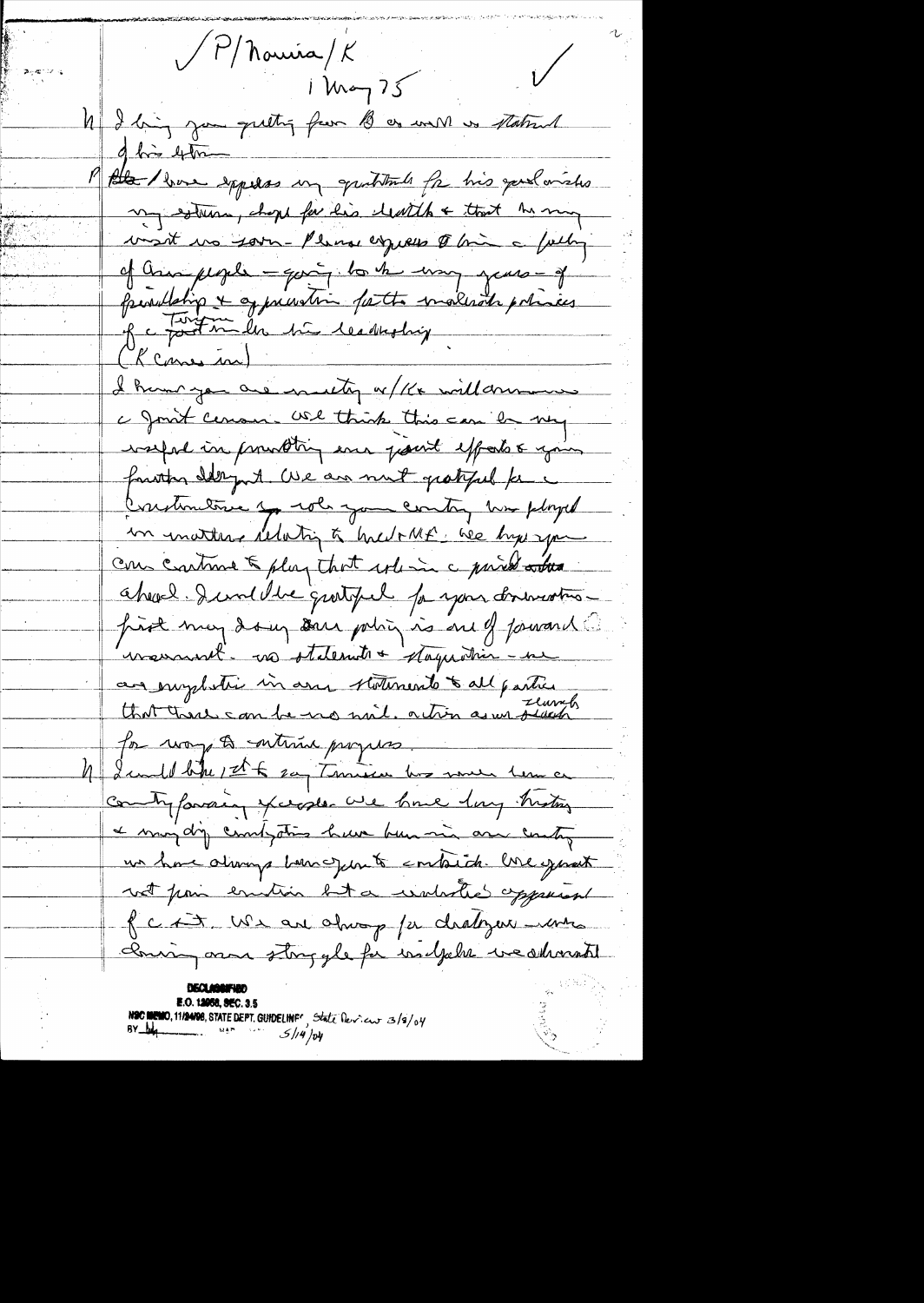christique est and accorporing power. That we more imp. in a world tranget recent a most abhorront woy to emport with ulphis. Since me small, we fell legitimay is most capaton voy to evadent offasis 27 vo on that that me base and polices toward a holf to chall <u>o e surcher in cuesta a ma hok to set m</u> hul, me recit tron Trussis en 18 concinna us chutty. That yes not up to At E proper but order a (uspect to pa. dig. w/school have now that. Regardly ME, and good stands Food ugarding - legatity which must prevent. all Anatograms by four hunt ceuse. Us point is a partire policy the it has not a church fire spectos  $P\|$ The policy mutrated in 13 we think was surespel and are that and then step unule have have useful. But depite that, we feel movement is evaluated I me hyp a contrat for ME share our futing that propers must contrain to mode. It quite so, un P, + c pating of US et one which emmarger plotal solution wurding all, one think it can't be sobred or a able emboding On of c parties - c Pakes - to me do taking in a Global solution & that home me inderstand C V & policy - That alors can think is Sadat policy I crat of why who may seem un usual osttis huuttu.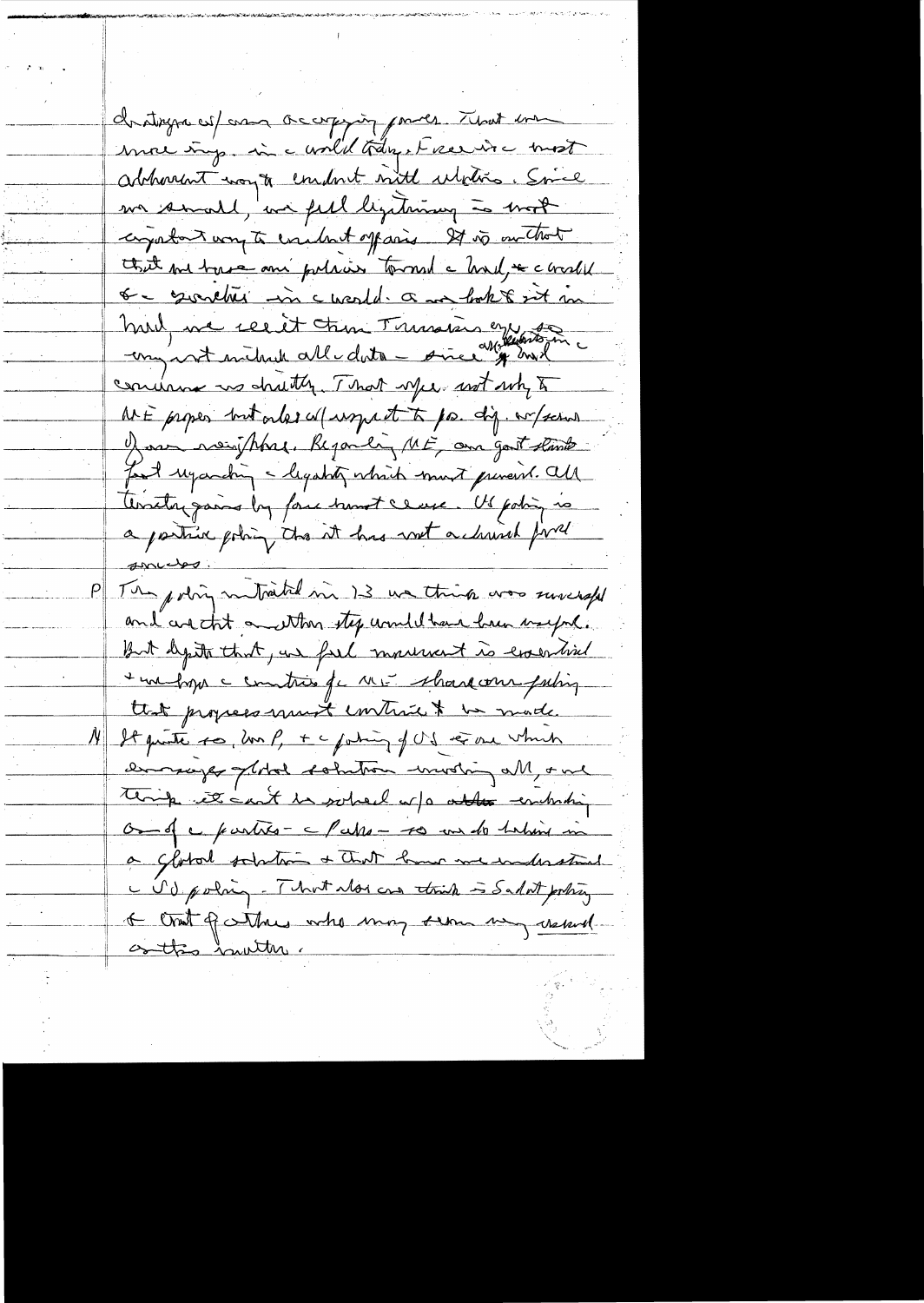P os edit takén a settlem terment mitude ligit nyttof hals & methink erong agreement take that fully into emsularitie N Worthist in bottom more clear to moveme affaith was chitaty in - process faciting a solution I I have this is a policy for that contains the younghes but with me see how that night for mit comallytimities I don't trick are that I comment at this tring Or Par has instrud, in have an interne dans tea fort when we deal w/c ME. as you must have which that the is (I fear at hart sind 54 Ma lins publich takes a partion of same dissourchine. Kurmar pet undred of circuit of cPho et this stop it and individua on efforts, case Mad is still consider here a terribat again. If we had 1st the forder & truston probe, a Paks pirt will then full with line. The Istrategy it prohue statement & people essai with and whiting jere. Tes mor emposed - pet le comme it faithfulls that That's My cphase implance and Flaunate It would be my draughing to home on thing joing on himigan edection me c V 5, It suis to be a purily provident with future I wouldn't put it to anythe Strik it mondatory to begut moing lothers to tring + sub. By delay converts will a truty and me are trying to king thing many. There are issues freels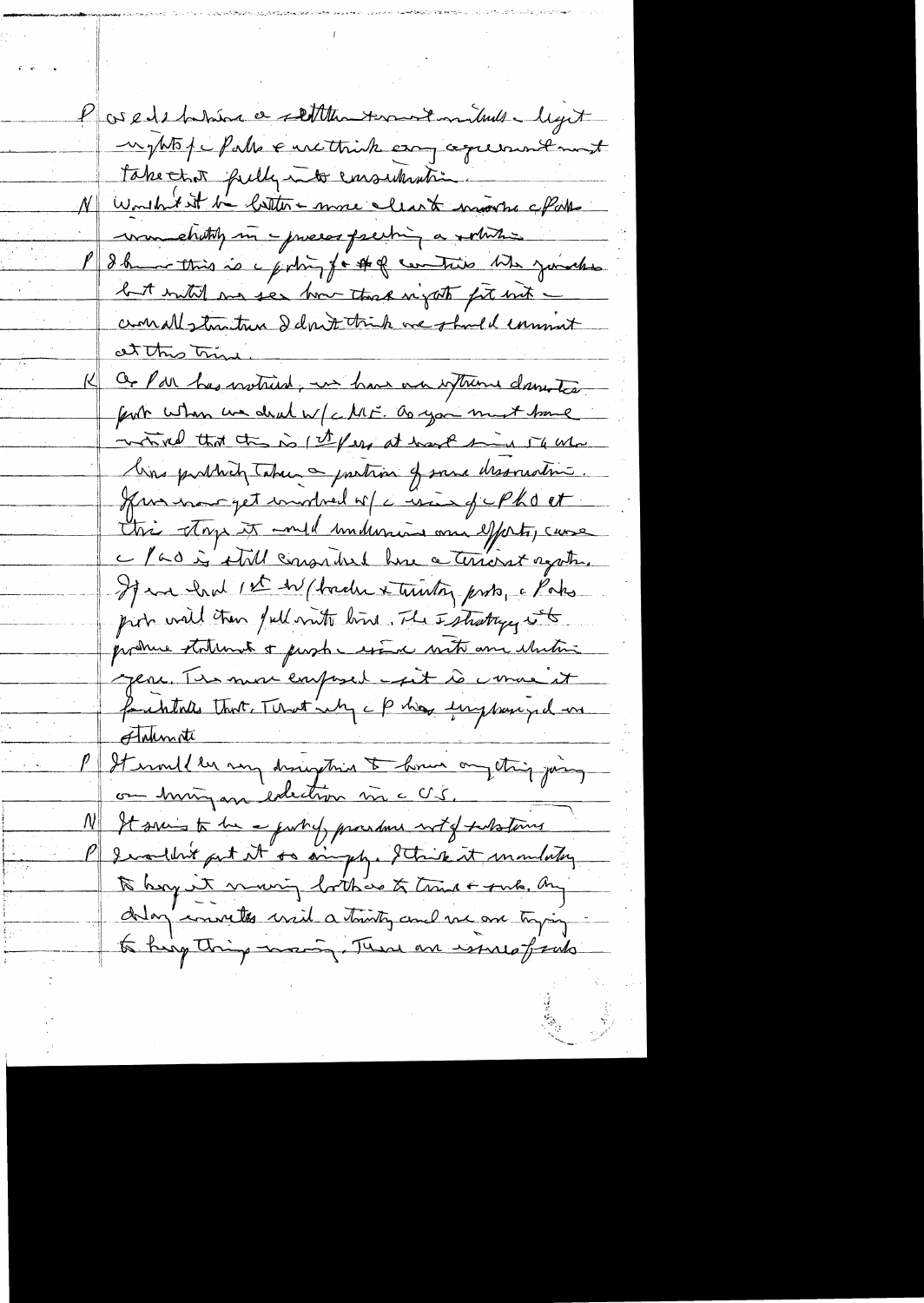hand you could get to them with you get ingot  $40 - 3$ No This injust proves has how started by drowing a paint pour Tire chien aprent attenue druit habores of E + Ms chuit v (Syria.... Every dralinger or ) Dyin is don't N This wild be considered as a contining dralogue & c Pales wild be hought in somewhere change his. They count a equinced former We use their upits, but but when in comtato that on at combitte, but une planched as other thing on settled 1st 11 Seens to me a Chock how not varied reservations about continuir chalogue w/respect à higir can clare funtion. This a motter of quat sig to I + c ny assal of PLO \* nerg I sougheath thing conschedly + at by judgement that a wind can bet be love put in in lontext of emportance settlement or prove bing - vlogentime. N Irentize - sultante good is fear but a watter of un fthe is more found them not. Phodosont day exist of I hat if I doesn't way PhD un should fad unicy I, don't we somether ent this Gridson fand. I'm assure you are well compute unsite jour. that's We hope and seem complete and masserent reserve the wally to move from themselve think movement to essential came must have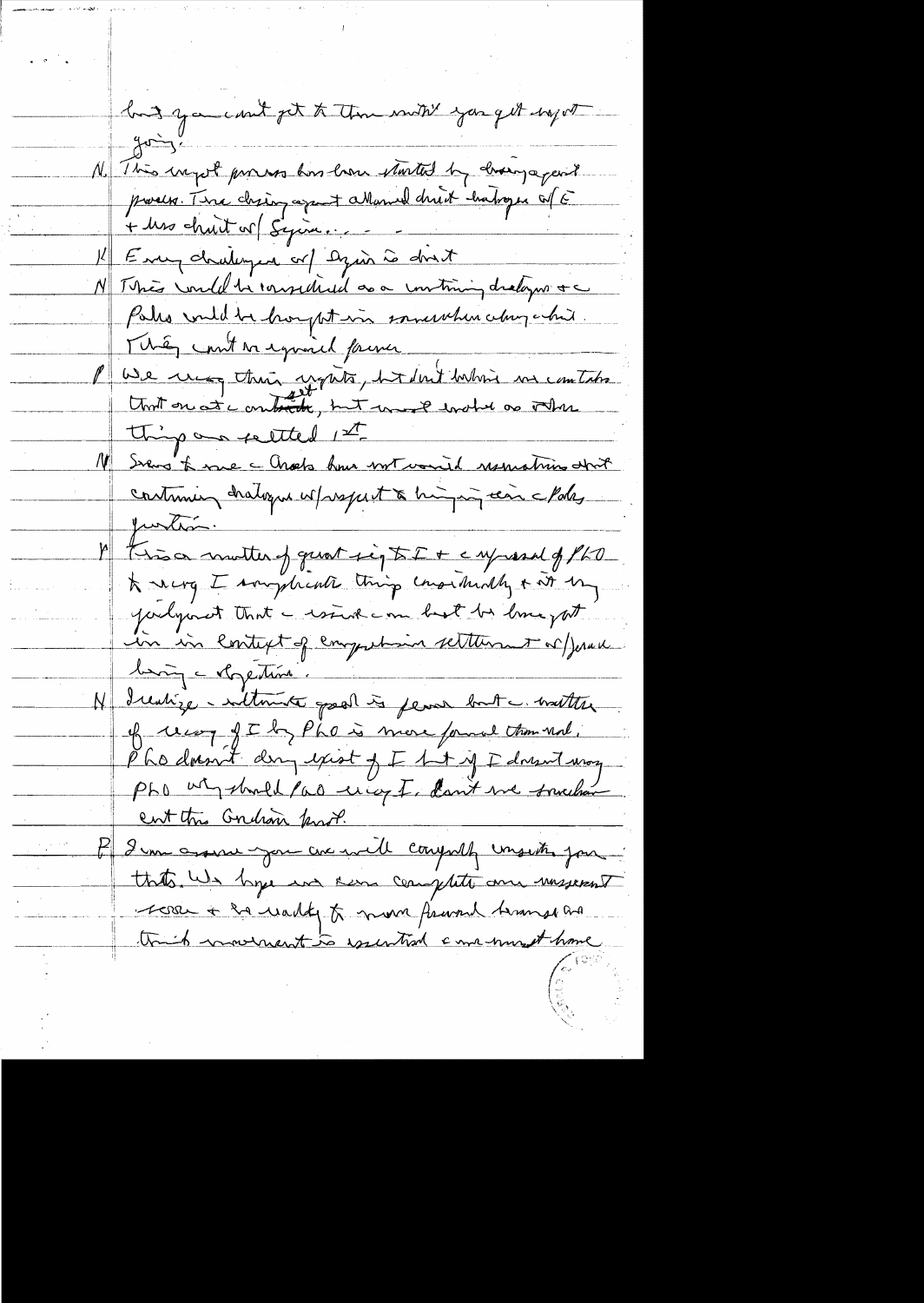c parties omand a respont to prece. It a wish & lamboth poling + Itting x=5 co has duranion + weapon & police put. Dernbijk ja can't some it by around a wand but I pour has you will contain what you can. I know what you are encound and your Arcuraty, I want you & know that day to Ony conto me will do whatever we can't good we train a range try has cont just butter hat un will try these sales to hope to a fort game abrity lappearant epour comments. This one while bran found farmes breause en brance (et les it huma Secrety in to ward of tundard of him, source type, to know the jude so you, me world have sceneting worth defending, But There are money more than mace. + we wonde Cop, We would within use your and Kniss or lowing standards, hat was would like to be able to definite on allows white we are elliging. Tes On any stup in churchs, huit competence to dayment a coast & thank US efforts to holp us - muce inleder an home gotten 13 fall arond from U.S. We have evale great effect & more we think we in fix-taking phase. Taking an eat, about 1981, When a ft like off it wed extra puron + was loope Or and give us help un reading counsing speed in ome alward